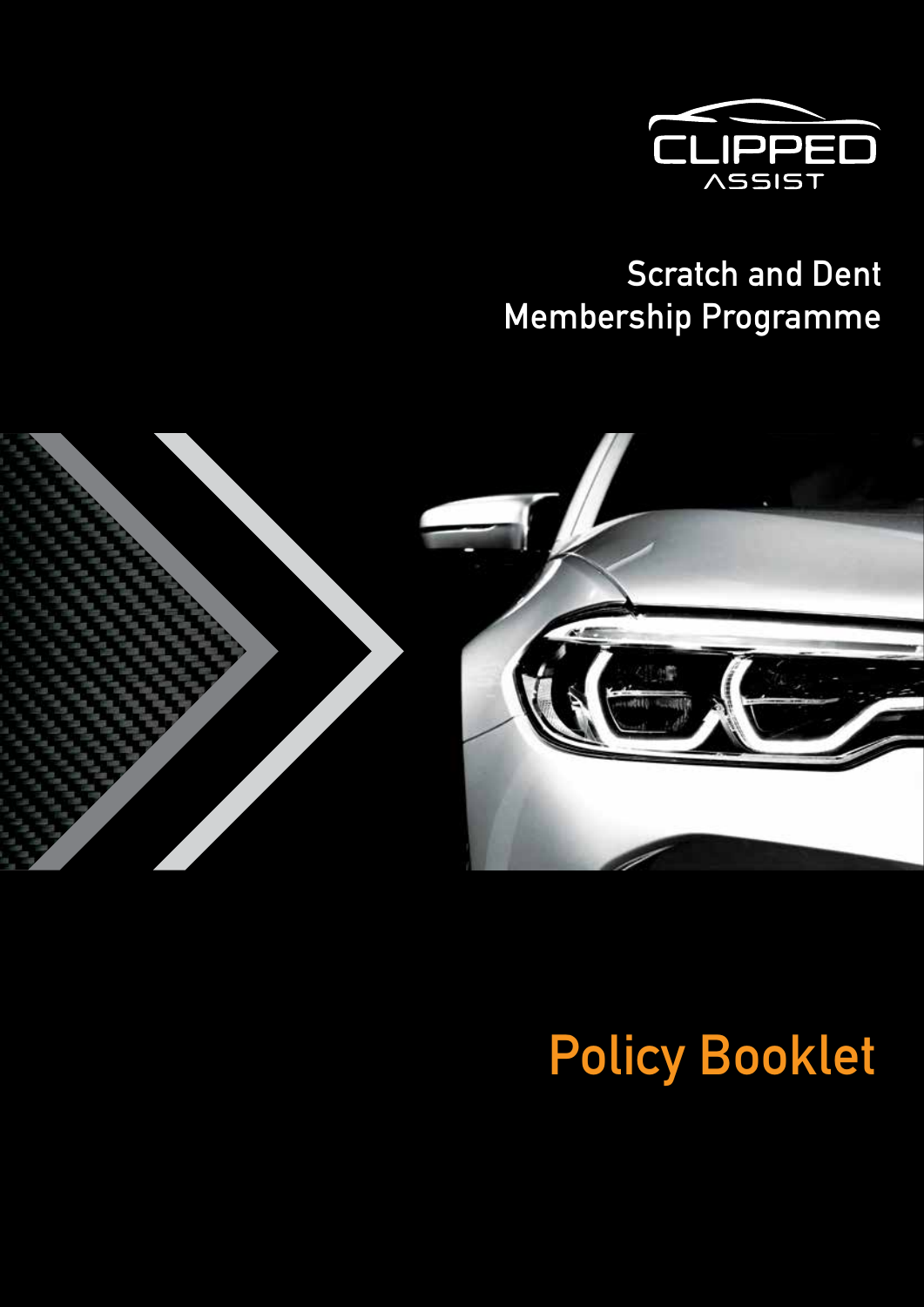

# **Index**

| Welcome to Clipped Assist     |   |
|-------------------------------|---|
| Repair Request Guide          | 4 |
| Part 1 (Membership Agreement) | 5 |
| Part 2 (Repairs Agreement)    |   |
| Part 3 (General Terms)        | 9 |
| Part 4 (Glossery of Terms)    |   |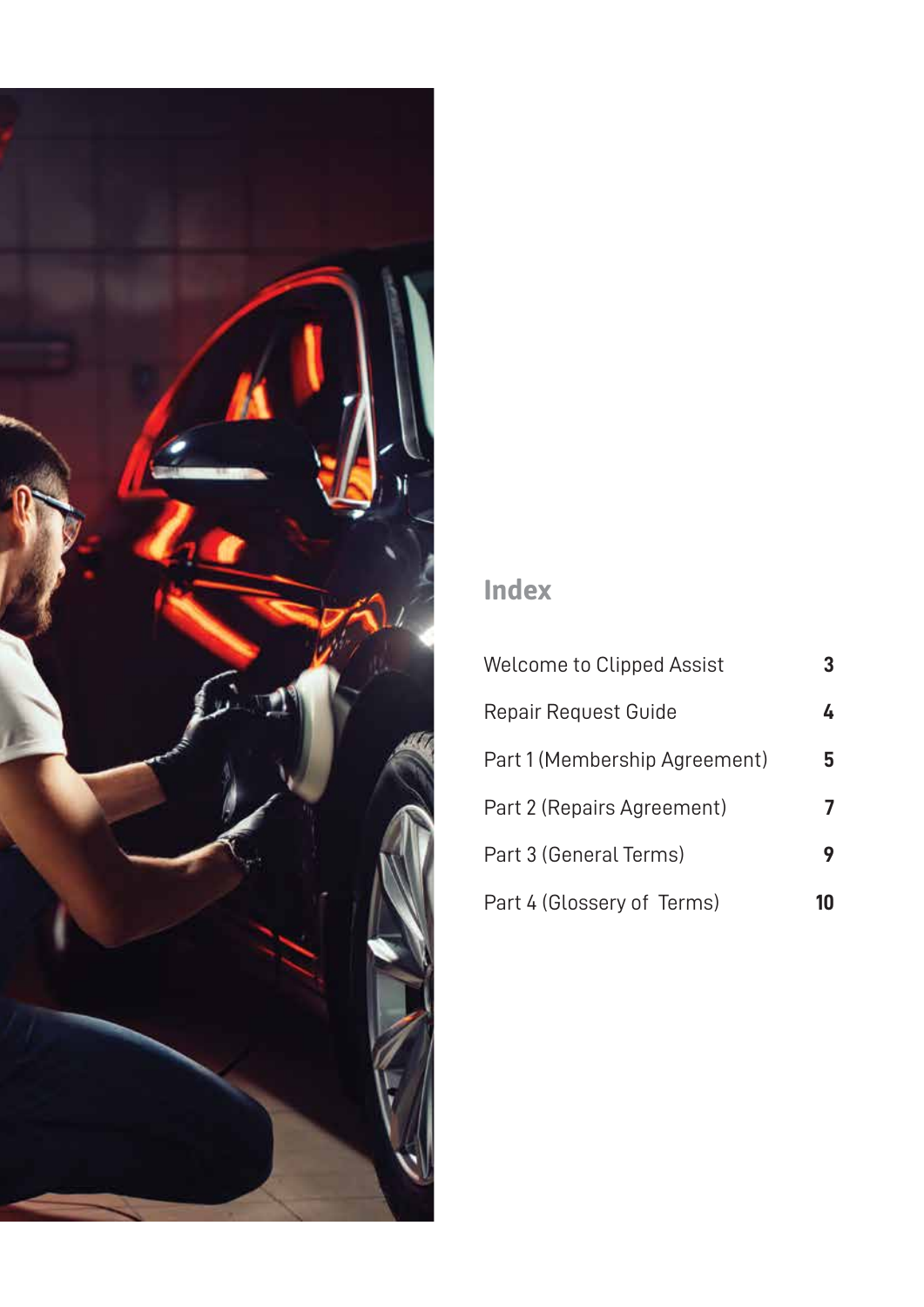# **Thank you for choosing Clipped Assist.**

Clipped Assist is Australia's fastest growing Scratch & Dent Club. We take pride in being a cost-effective and convenient solution for repairing minor vehicle damage that is typically not suited to claiming through your car insurance you'll have peace of mind for all those minor scratch and dents, with Clipped Assists,. As a member you hold an exclusive clipped lifetime repair warranty.

- Trade qualified & courteous technicians
- No loss of vehicle
- Low annual membership fee
- Quick, no fuss process for requesting repairs
- Low cost repairs compared to traditional repair shops
- Maximise resale value
- Limited Lifetime Warranty on repairs
- Convenience

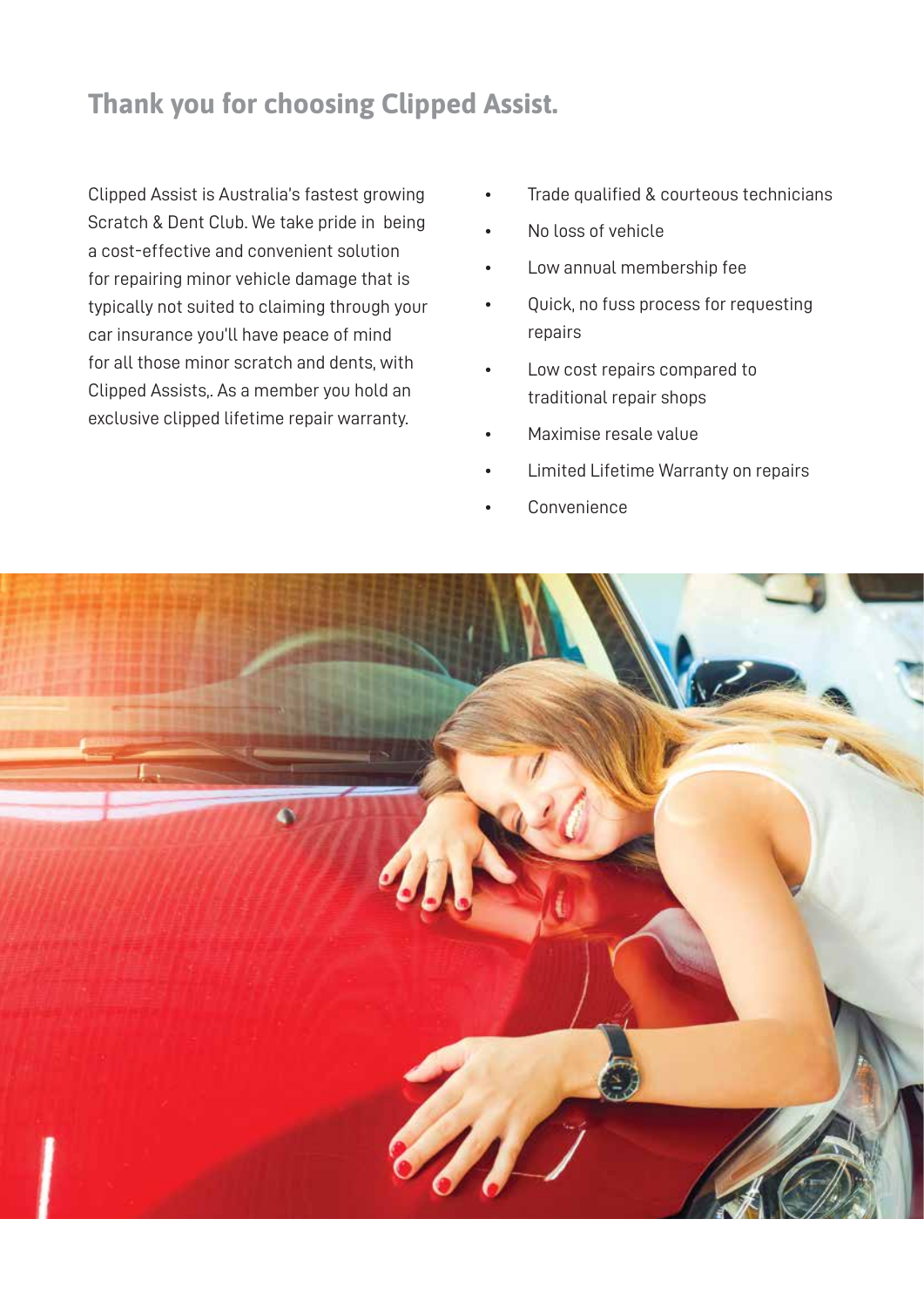## **Repair Request Guide**

#### **Step 1**

Take at least four photos following the guidelines below.



Take an up front and close photo, about 30cm away from the damage, making sure You capture all the damage.



Just so we are sure there is no additional damage, we need an angled photo of the damage about 1 meter away.



Now let's see the complete panel that has the damage, about 1 meter away and directly in front of it.



Now take a photo that includes the surrounding panels - we need to see the full side.

#### **Step 2**

Repair Requests can be submitted by:

Visiting **clippedassist.com.au**

Emailing **help@clippedassist.com.au**

Must include written; Name, Membership Number, description and location of request.

#### **Step 3**

One of our Customer Services Representatives will be in touch with you to discuss the next steps of your repair request.

#### **Photography Tips**

- Ensure there are no shadows or obstructions
- Ensure the affected area is clean and dry
- Daylight is the best lighting when taking photos
- Allow the camera to focus before taking the photo

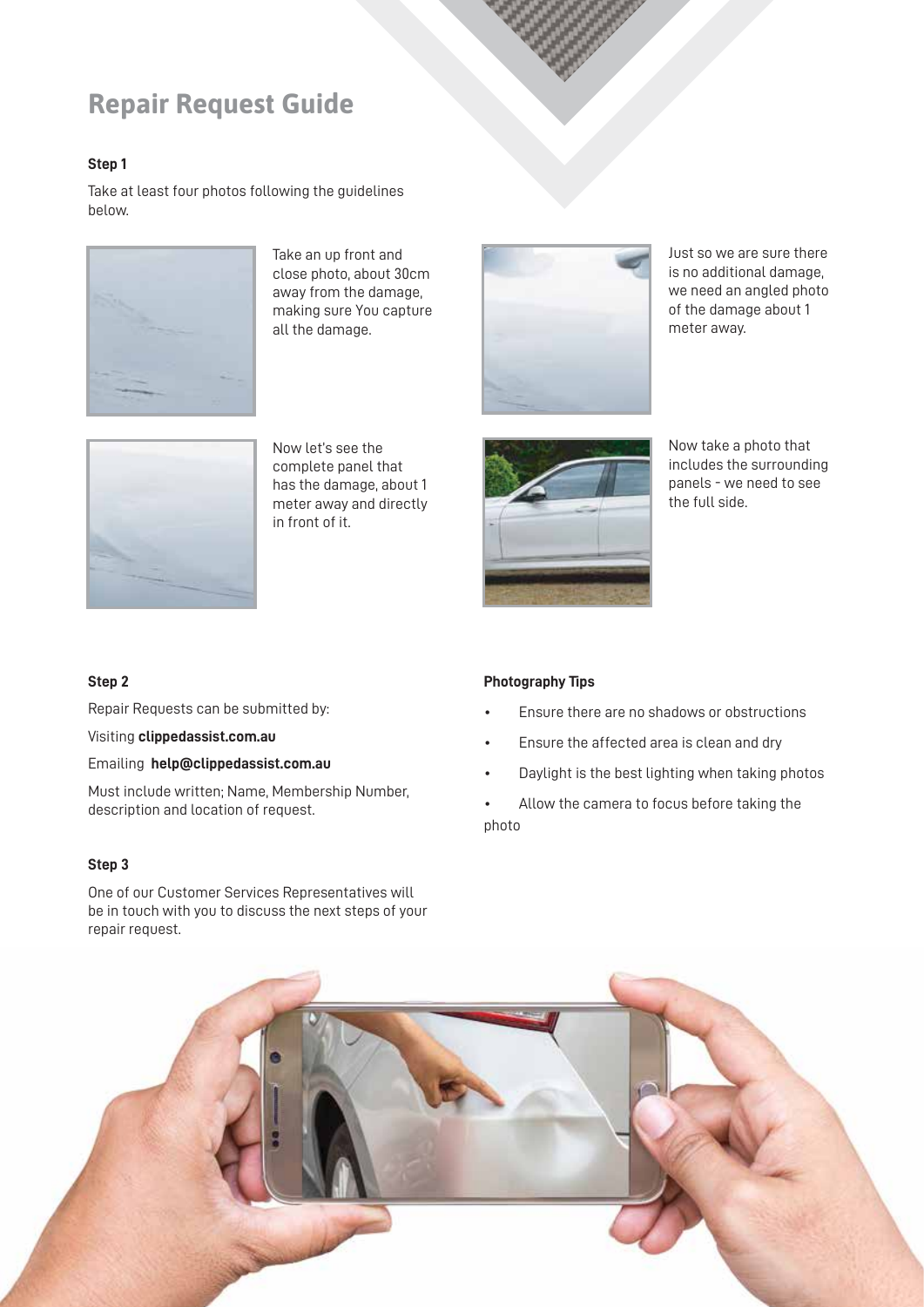### **Member Terms & Conditions**

### **Section One: Clipped Assist Membership Agreement**

#### **1. Membership Service**

1.1 Clipped Assist provides tailored service to each Member in respect to their chosen Membership.

The service package asks that Members meet the requirements as outlined in the agreements.

- 1.2 The Member-designated vehicle linked to the Membership will be eligible for all the subsequently illustrated services in addition to the Occupation and Household service package defined in Section Two of this document.
- 1.2.1. Members enjoy prioritized service, providing timely convenience in avoidance of any time wasted or complications created by the regular ventures to the average repair company.
- 1.2.2. Members are authorized to use the Members-only Clipped Assist's expedited repair demand pathways through:
	- (a) the Clipped Assist website www.clippedassist.com. au Members' page.
	- (b) applications lodged to the exclusive Clipped Assist mobile service.
	- (c) Clipped Assist's national phone service on 1800 571 254.
- 1.2.3 Membership encompasses:
	- (a) to-the-door service (within the business area) from the Clipped Assist authorized technician, accompanied by a thoroughly equipped vehicle for repair assessment and, if approved, for execution of Minor Cosmetic Repairs.
	- (b) access to Unlimited claims for Repair Assessments for Slight Cosmetic Repair.
	- (c) access to Unlimited claims for Slight Cosmetic Repair executed under Member's approval of Repair Assessment.
- 1.2.4. Clipped Assist issues a warranty for any repairment executed as the extra assurance beyond the rights under the Australian Consumer Law.
- 1.2.5. Assessment and evaluation service is free of charge in respect to repairs that are not limited to Slight Cosmetic Repairs.
- 1.2.6. Overall recommendations and guidance for car use can be found on the Clipped Assist web page in consideration for the appearance and quality of Member-designated vehicles.
- 1.2.7. More Membership Services are updated from time to time, including but not limited to sales in third-party products, as will be outlined on the Clipped Assist web page.

#### **2. Other Occupational and Household Services**

Once applied for by the Member, Clipped Assist will in their judgement issue an assessment for other repairs to be executed on vehicles belonging to the Member or relevant family members that are not the Member-designated vehicle and not encompassed in the Membership. As the service is in place as

part of the Membership Services available for the Memberdesignated vehicle, claims made will be recorded in the title of "Household services" while these conditions exist:

Program Schedule as "Family Benefits" and the following will apply:

- 2.1 Any work will not be executed until the first quote issued by Clipped Assist is approved by you and your family member, who are not under any responsibility to approve.
- 2.2 After the initial quote is issued by Clipped Assist and approved by you and your family member, work will be executed in accordance with the Contract of Repair. Under the contract of repair, you are liable to pay the repair fees for the service contract draft in alignment to the quote of repair.
- 2.3 When quotes are issued by Clipped Assist, it is reasonable to assume that the quote is estimated on the discounted rates for Members in contrast to the rates given to nonmembers at Clipped Assist.

#### **3. Nature of Membership Agreement**

- 3.1 Clipped Assist's is obligated to Members in setting Membership Services, while any request for Clipped Assist repair services should be done pursuant the steps as outlined in Section Two "Services for Repair".
- 3.2 Clipped Assist has no obligation as subject to the Membership agreements to indemnify you or others from or reimburse you for any impairment or loss to the vehicle as a result of any circumstance, or to repair or redress any impairments.
- 3.3 This Membership Agreement does not supplant your normal motor vehicle insurance policy and is not fit for intents of handling the financial liability in relation to potential impairments upon your vehicle or any pecuniary losses.
- 3.4 The Membership Agreement does not bestow upon or grant to you any authorities of a shareholder or Member of the Clipped Assist company or association.

#### **4. At the commencement of your Membership**

- 4.1 The Membership commences upon the date outlined in the Membership agreement under the conditions as outlined:
- 4.1.1. Receipt for the payment of the Membership Fees.
- 4.1.2. Correct details provided in regard to you and your vehicle, as required to lodge applications for the Memberdesignated vehicle.
- 4.1.3. All rights are reserved by Clipped Assist to refuse any applications from vehicles without providing reasons for the decision.
- 4.1.4. Membership Fees will be returned if a vehicle has been rejected, while registration will not be completed nor any Membership Services.

#### **5. Fees for the Membership**

- 5.1. Membership Fees are to be paid while you lodge your application for the particular Membership Plan.
- 5.2. Approved vehicles as Member-designated vehicles for the particular Membership Plan must go through first stage qualifying if required for the Membership Plan.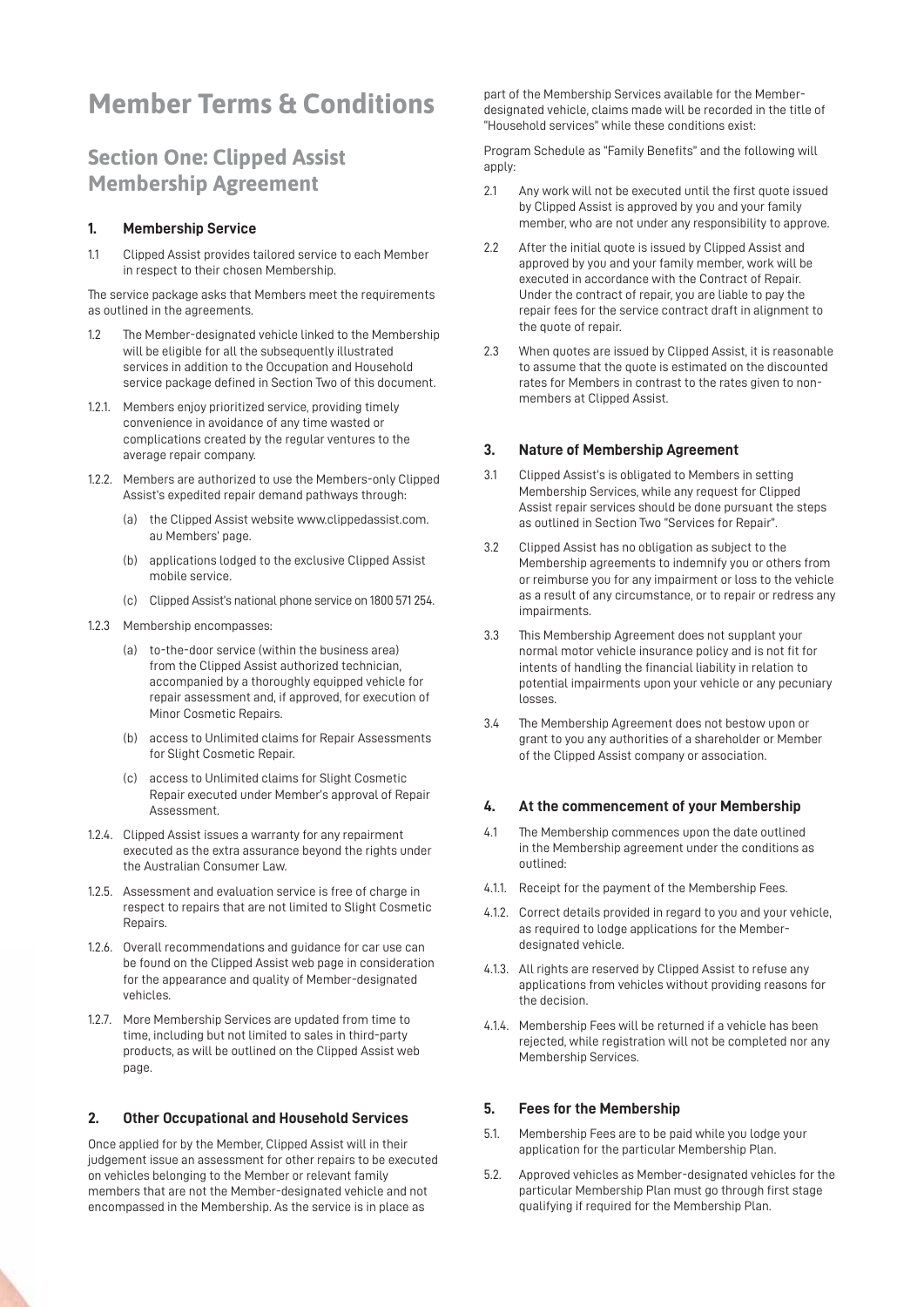If your vehicle must complete first stage qualifying:

- 5.2.1. There may be an examination of your vehicle as issued by Clipped Assist by authorized inspectors to determine its circumstances.
- 5.2.2. The authorized inspector's judgment informing Clipped Assist's decision on the vehicle of application as the Member-designated vehicle is final.
- 5.2.3. The Membership Fee will be refunded if your vehicle is not approved by the specific Membership Plan.

#### **6. Renewing the Membership**

- 6.1. The Platinum Plan is not available for renewal. However, an additional Membership can be purchased for the Member-designated vehicle through the dealer responsible for the original Membership purchase. The time beyond the existing period of Membership is given under the judgement of the dealer with the then-updated rates, and requires acceptance by Clipped Assist (which may include first stage qualifying performed on the Member-designated vehicle).
- 6.2 If the Clipped Assist Gold Membership Plans are held as an Annual Membership for your Member-designated vehicle, they are renewed automatically for an additional period of twelve months under the conditions as outlined:
- 6.2.1. The Membership Fee invoice in respect to the new period will be sent to you, while the costs will be charged to your selected card.

Membership Renewal prior to the End Date:

- 6.3 If the Clipped Assist Gold Membership Plans are held as a Monthly Membership for your Member-designated vehicle, it is renewed automatically for an additional period of one month under the conditions as outlined:
- 6.3.1. The Membership Fee invoice in respect to the new period will be sent to you, while the costs will be charged to your select card.
- Membership Fee prior to the End Date:
- 6.3.2. The Membership Plan will discontinue if your card fails to complete the payment without further warning.

The Member-designated vehicle shall not be eligible for any further service under any Membership Plan.

6.3.3. If you decide against renewal of your Membership Plan, this can be completed with a thirty-day written notice prior to your cancellation, subject to clarification that there are no outstanding payments in respect to Clipped Assist repairment fees under your account.

Furthermore, any fees paid in advance will be adjusted and refunded on a pro rata basis.

6.4 The Membership Plan discontinued due to failed payments by the card, is restorable by Clipped Assist as long as there are no more than four (4) weeks between the restoring and end date. At Clipped Assist's judgment, it shall require additional first-stage qualifying for the Member-designated vehicle for the restoring or renewal of the Membership Plan. Repairs under the new Membership will be subject to waiting periods while Membership fees are to be paid at the then-updated pricing rates.

6.5 Notwithstanding the preceding, automatic renewal may be refused by Clipped Assist at its own judgement of the circumstance, such as the service being discontinued. You will be notified initially and be introduced to other plans accessible at Clipped Assist before the expiry of your Membership.

#### **7. Membership Conditions**

7.1. The following conditions apply to your Membership in order to preserve the high quality of Clipped Assist 's cosmetic repair services and Clipped Assist 's reputation and standing for delivering high quality cosmetic repairs.

To ensure the quality of Clipped Assist cosmetic repair services as well as Clipped Assist's name and recognition as a highstandard cosmetic repair company, your Membership is subject to the proceeding:

- 7.1.1. Applications lodged for the Clipped Assist Gold Plan are required to be nominating Member-designated vehicles to have no more than four months between the application date and its date of registration, or is accepted by Clipped Assist Approved Personnel as in good standing. For both circumstances, the Member-designated vehicle shall not have suffered an impairment before the start of this Membership agreement.
- 7.1.2. Applications lodged for the Clipped Assist Platinum Plan are required to be nominating Member-designated vehicles that are either new, or were purchased by Clipped Assist Approved Dealer while no more than ten (10) years shall have lapsed since the original date of registration. The Member-designated vehicle shall not have suffered an impairment before the start of this Membership agreement.
- 7.2. You agree that information provided in regard to yourself and your vehicle to any Approved Personnel is complete and correct to satisfy requirements for the entrance of the Clipped Assist.

Sales Portal for the acceptance of your Vehicle into a Membership Program. Purchase Procedures for the authorization of your vehicle as part of the Membership Plan.

- 7.3. Any information in regard to your vehicle or yourself once proven to be, or being on reasonable grounds of doubt to be, incomplete or incorrect, Clipped Assist shall do the following:
- 7.3.1. Terminate the Membership agreement, indicating the end to all Clipped Assist duties under the agreement; and
- 7.3.2. Not enter into any Repair Contracts or issue any Repair Quotes.

#### **8. Verifications Agreements**

In providing the materials and details relevant to the application of a vehicle as the Member-designated vehicle for a Membership Plan, you have verified that you have read and understood and consented to all provisions in this agreement, including Section One (Clipped Assist Membership Agreement), Section Two (Services for Repair), Section Three (Overall Conditions) and Section Four (Glossary of Terms).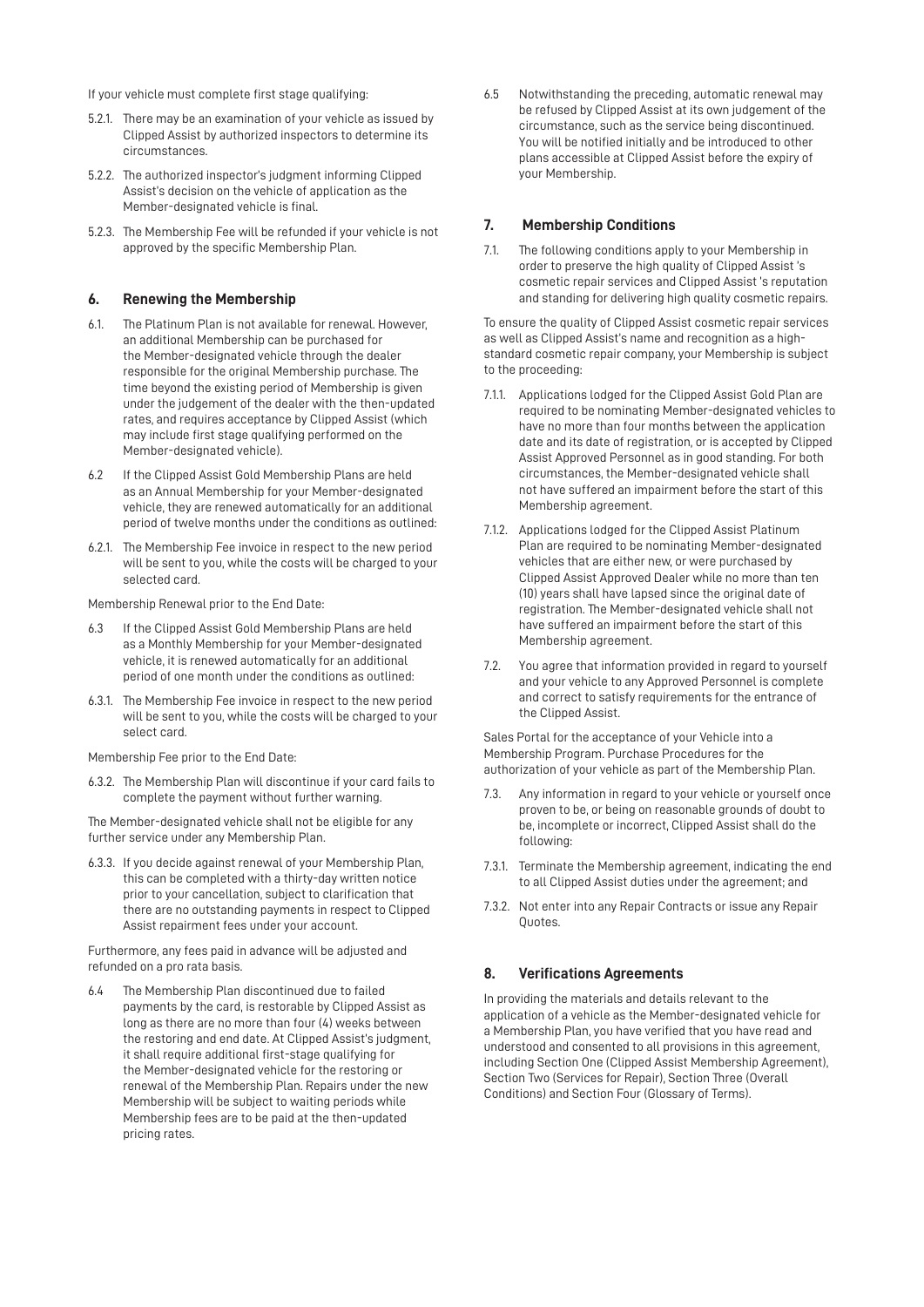#### **9. Membership Transfer**

9.1. Replacing of Vehicle: Once a Member replaces their Member-designated vehicle, Clipped Assist shall retain the right of judgement in transferring the services of the Membership Plan to the next Member-designated vehicle, under the conditions that the replaced Memberdesignated vehicle is not older than the former. First step qualifying will apply to the newly registered vehicle. No more than one transfer of Membership is allowed by Clipped Assist.

Ownership Transferral: Memberships are issued to each person and cannot be subject to transferral. The Member-designated vehicle is only part of the Clipped Assist Membership so long as the owner remains as registered. Selling or transferring of the vehicle equates to the termination of services of the Membership. Clipped Assist shall retain the right of judgement in transferring the services of the Membership Plan to the next Member-designated vehicle, if the new owner of the Memberdesignated vehicle applies for the Clipped Assist Membership Plan and completes the payment of Clipped Assist transfer fees (as outlined by Clipped Assist).

#### **10. Privacy of Information**

The Clipped Assist Privacy Policy and Agreement dictates the collection, usage, distribution and preservation of your personal details. You consent to our access, storage and usage of any details given by you in pursuant of the provisions outlined in the Policy.

You agree to supply us with details in respect to your vehicle and yourself to the Approved Personnel for the purpose of registering those details in the Clipped Assist System to enter into the Membership program you select.

For training and quality purposes, your phone calls to Clipped Assist may be monitored and recorded.

You are entitled to access and correct your personal details held by Clipped Assist at your demand.

#### **11. Agreement Cancellation**

- 11.1 Clause 11.2 applies to you if:
- 11.1.1. The Plan is held by you seven (7) days beyond the Start Date;
- 11.1.2. If the Member decides not to proceed with the Membership Plan within seven (7) days of the Start Date, the Member may terminate this agreement, without penalty to the Member, and any fees already paid under this Membership Plan will be refunded to the Member.
- 11.1.3. If the Member decides not to proceed with the Membership Plan after seven (7) days of the Start Date, the Member may terminate this agreement, without penalty to the Member, and any fees paid in advance will be adjusted and reimbursed to the Member on a pro rata basis in accordance with item 11.2;
- 11.2 Application for the cancellation of any Membership Plan can be done via written notice attached with evidence of purchasing the Membership (direct indication of price) via help@ clippedassist.com.au if:
- 11.2.1. Slight Cosmetic Repairs executed as outlined in 2.1 of Section Two is priced as increased by Clipped Assist by over half (50%) of the then present Membership period;
- 11.2.2. Section Two 2.1 outlined categories of Slight Cosmetic Repairs valid during the payment date of Membership fees for the then present term were subject to removal by the number of two or above, wherein no more repair styles are added; or
- 11.2.3. Section Three of the Membership agreement, namely 1.1 and 1.2 in the Terms and Conditions is modified by Clipped Assist with unfair provisions that result in substantially negative effects, for example a significant deduction in the worth of the Membership with the absence of any compensational services.
- 11.3. Applications under 11.2 can be ascertained with a fourteen (14) day period. Once confirmed, you will be responsible for Administrative Fees while Clipped Assist releases the refund of the Membership as pro-rata in respect to the then present term (referring to the part of fees in correspondence to the unexpired period of the Membership as computed from the day after cancellations).

#### **12. Cancellation of this agreement by Clipped Assist**

12.1. All service and Repair Quotes supplied under the Membership Plan can be halted by Clipped Assist as long as there remains any outstanding payment from you at Clipped Assist.

Membership agreements with Clipped Assist can be terminated through written indication which will be valid as of the date of notice.

Once Membership agreements are terminated by Clipped Assist, it is no longer responsible or liable for any condition outlined under the Membership Plan. Outstanding repair fees from you remain recoverable by Clipped Assist.

### **Section Two: Services for Repair**

#### **1. Repair Quote Applications**

- 1.1 Procedures for Repair Quote applications include photos of damages on Member-designated vehicles submitted to Clipped Assist along with Membership information in respect to the Member-designated vehicle. Photos and Membership information should be provided through one of the following pathways:
- 1.1.1. Mobile applications online via Clipped Assist's website,
- 1.2.2. The Member's site on the online Clipped Assist web page (in compliance with the steps as follows), or
- 12.3. The National Clipped Assist number under the guidance as given by the call centre.

#### **2. Inspection Procedures for Clipped Assist**

2.1 Slight Cosmetic Repair prices are subject to change now and then. Definitions and description of the Slight Cosmetic Repair service are subject to alteration, such as when updated technical tools and methods are introduced. Each repair must be inspected and quoted by Clipped Assist authorized technicians prior to entrance of any Repairment contracts.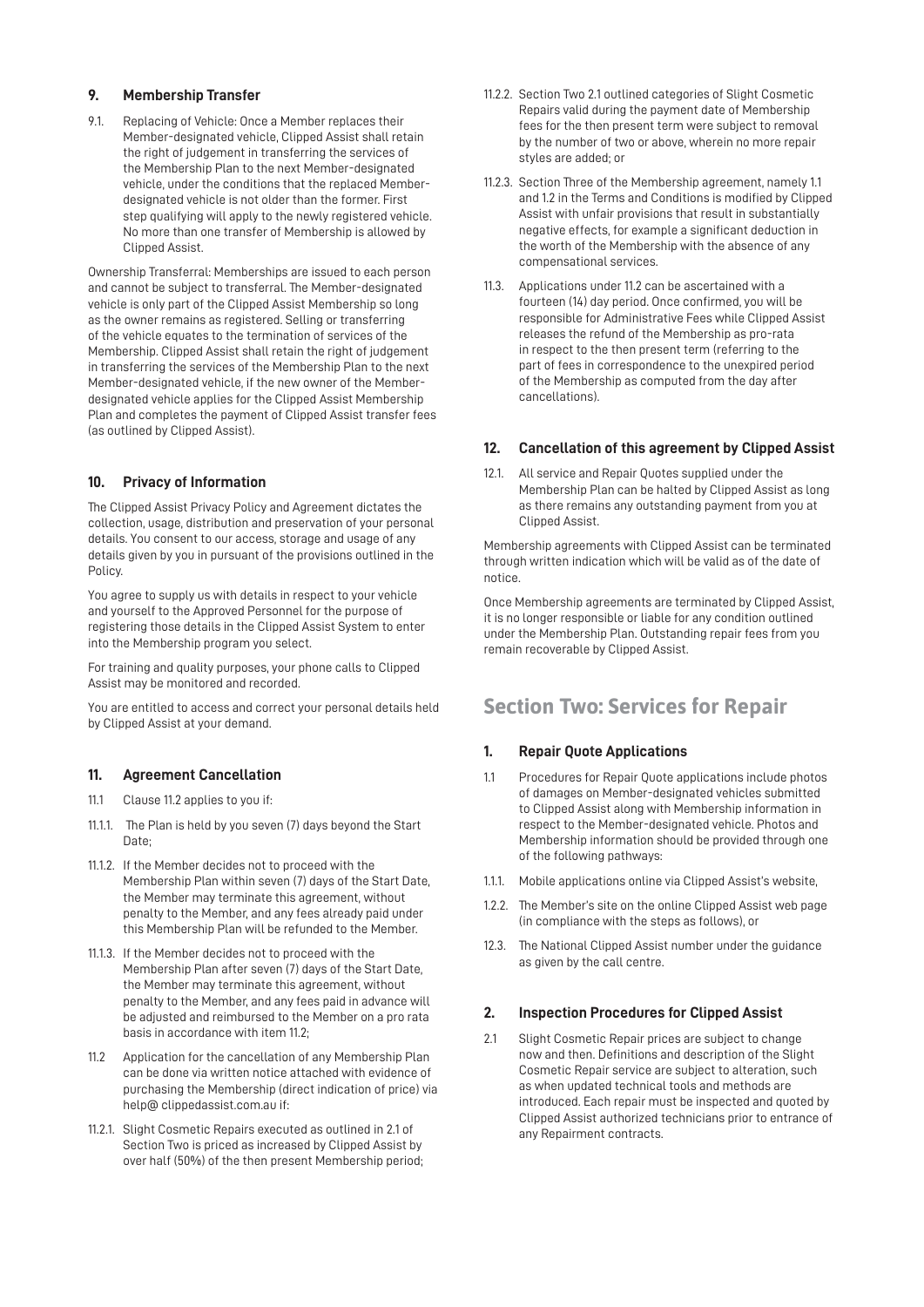- 2.2 Repair Quotes or services are not supplied, once a Clipped Assist authorized technician has the reason to believe that repairs no longer fall under the Slight Cosmetic Repair category or that structural issues exist for the vehicle or that any provision of the Membership agreement is violated; Clipped Assist reserves all the rights to refuse repair service or quoting.
- 2.3 Applications for reparations will be evaluated on the virtue of regard for the Members to see if Repair Quotes are providable as outlined in clauses 2.1 and 2.2. Clipped Assist make ultimate decisions with complete discretion on Repair Quote application.
- 2.4 Repair Quotes for Slight Cosmetic Repairs are priced by Clipped Assist in respect to the then current rate and description as illustrated on the Member's site section of the Clipped Assist web page as of the date of application.
- 2.5 Repair Quotes apart from Slight Cosmetic Repairs are issued at Clipped Assist's discretion. As given conditions allow, Repair Quotes are given face to face or via calls after assessments are complete by the Clipped Assist authorized technician.
- 2.6 Application for Slight Cosmetic Repairs are aimed to be processed and executed by Clipped Assist within twentyone (21) days upon receiving the application for Repair Quotes (after your approval of the issued to Repair Quote). Anyhow, the period beginning 15 December to 15 January waiting period might be longer prior to Clipped Assist's response to your application.
- 2.7 A statement being part of the Clipped Assist Repair Quote shall outline the description of relevant Slight Cosmetic Repair work needed and the corresponding price in Repairment fees along with further information added by a Clipped Assist authorized technician. Repair Quotes issued by Concierge Car Wash can be delivered and approved by verbal agreement.

#### **3. Repair Contract**

3.1 You must accept a Repair Quote and agree to pay the Repair Fee in the manner set out in clause 3.4 below for a Repair Contract to come into existence.

Repair Quotes and Fee should be consented to by you as procedurally outlined by the proceeding clause 3.4 in order for the Repair Contracts to enter into drafting.

- 3.2 Repair Quotes are to be first consented to with the completion of a Repair Contract before Clipped Assist becomes legally responsible to complete any repairs to any vehicle to eliminate any pre-existing uncertainty.
- 3.3 Repair Quotes are paired with their unique designated contracts upon each of your approval. The contracts corresponding to the quote remain separate from the Membership Agreement and every other contract from previous Repair Quotes.
- 3.4 Members must also accept the repair fee charged to the credit or debit card to complete the approval process of a Repair Quote.

#### **4. Repair Performance**

4.1 In receipt of your consent to the Repair Quote, Appropriate Mechanic Space will be organized for the selected time as convenient to both parties in the relevant service area and service time being 8.00 to 16.00 every Monday to Friday, for performing any repair work as needed.

- 4.2 Slight Cosmetic Repairs can be undertaken on the same day by Clipped Assist in normal conditions where the Member-designated vehicle is available in the service area and the Appropriate Mechanic Space is accessible.
- 4.3 To eliminate any pre-existing uncertainty, Repair Quotes consented to with a finished Repair Contract cannot be subject to any repair work if it is not within the service area.

#### **5. Warranties**

- 5.1 Under Australian Consumer Law: The services outlined in clause 5.2 built upon the pre-existing powers and compensations to consumers legally in respect to repair work performed. Services under Membership are assured to be liable to Australian Consumer Law. Failed service entitles you to:
	- 1. Cancellation of service contract with Clipped Assist; and
	- 2. Refund of Membership fees in respect to the unexpired period, or remedies for decreased worth.

Reasonably foreseen impairment or losses will also be remedied by Clipped Assist. Failures that are not substantive can be corrected within an appropriate time frame. If such action fails to take place, cancellation of the contract in conjunction with refunds for the unused periods of the contract is available.

Warranty: All workmanship of Clipped Assist is warranted as defect and fault free during which you are the owner of the Member-designated vehicle. Wrongful workmanship will be rectified if the damage was caused by faulty workmanship. Warranty claims can be requested at 1800 571 254 The call centre will set out a guide for you to upload written specifications of the corresponding damages with photos attached via email or self-financed post to us at help@clippedassist.com.au or Suite 501, 10 12 Clarke Street, Crows Nest NSW 2065. Costs in respect to the procedures for warranty claims remain your responsibility. Clause 5.3 applies to the Clipped Assist Warranty.

Warranty Limitations for Clipped Assist: Any non-excludable rights as stated in Australian Consumer Law or any contradictory consumer protection statutory provisions apply to the warranty, while the proceeding clauses of legislation outline warranty-ascertained responsibilities of Clipped Assist:

- 5.2 You consent to records both in photograph and other forms that are kept in relation to work performed to be used as reference for the confirmation of your warranty claims in relation to the Member-designated vehicle.
- 5.3 Clipped Assist 's warranty does not cover:
	- (a) faulty workmanship performed by third parties;
	- (b) any loss in value of the Nominated Vehicle, loss of your time, or vehicle use, or other consequential damage or loss as a result of any faulty workmanship;
	- (c) any damage or deterioration in the general condition of the Nominated Vehicle as a result of normal aging or usage wear and tear or exposure to the elements; and
	- (d) any damage or deterioration to any particular repair that we have made which is as a result of normal aging or usage wear and tear or through exposure to the elements or as a result of further damage being sustained to the repaired section of the Nominated Vehicle.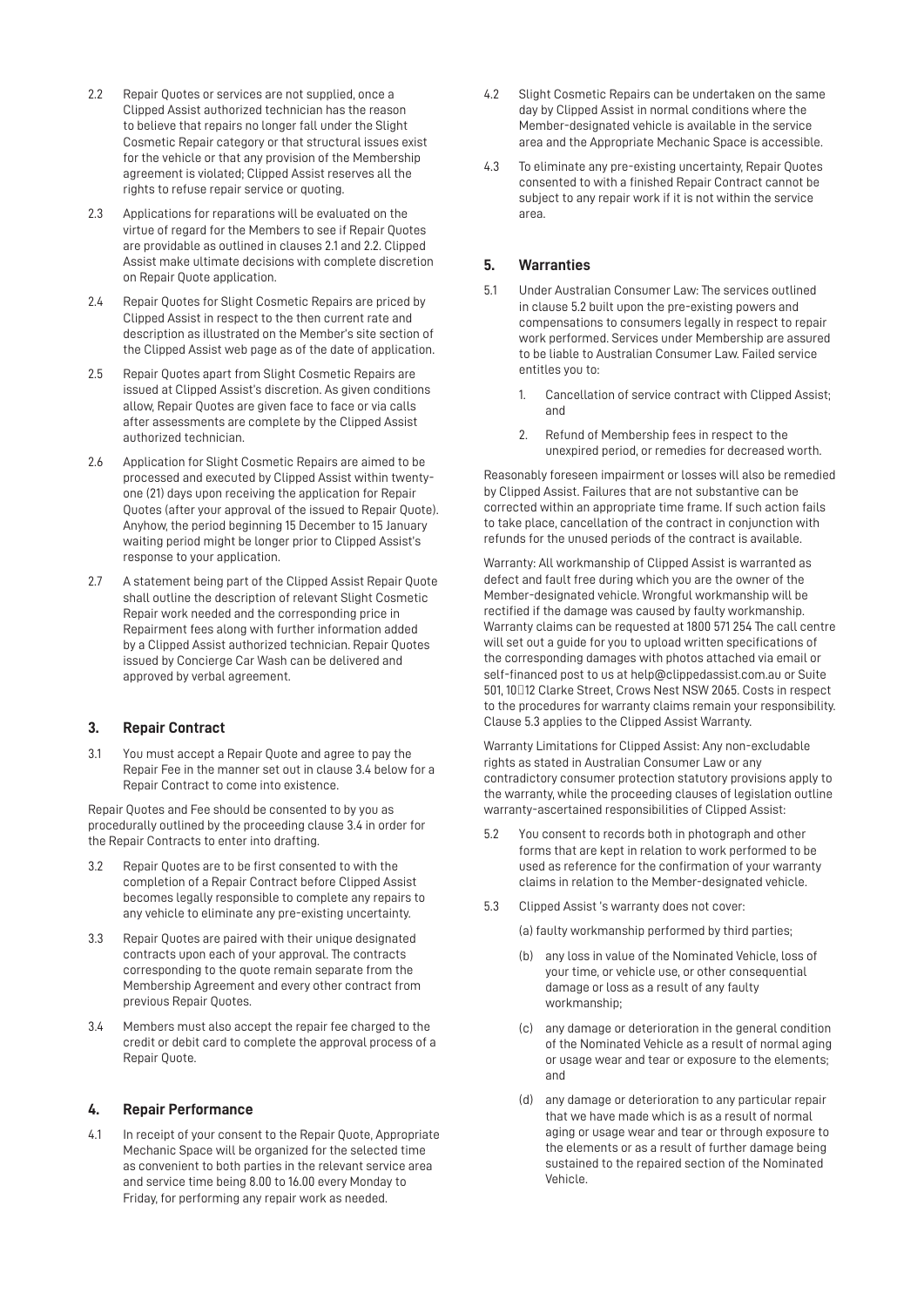Warranty at Clipped Assist does not include:

- (a) third-party failure resulting from wrongful workmanship;
- (b) time, vehicle usage, worth or any other form of loss in respect to the Member-designated vehicle as consequence of any wrongful workmanship;
- (c) any decline or impairment in the general state of the Member-designated vehicle as a consequence of usual age or daily wear and tear or by being subject to factors or as consequence of more impairment being caused to the readily repaired part of the Member- designated vehicle.



### **Section Three: Overall Conditions**

- 1.1 Terms and Condition can be subject to general amendments by Clipped Assist once-in-a-while to adjust the provisions outlined in pursuant with the conditions set out below:
- 1.1.1. Adjustment can be made to the scope and status of the Membership Services in respect to the relevant Membership Plan.
- 1.1.2. Adjustments can be done in relation to the nature, scope, details and concretization of services including repair and be relevant to the then valid prices for repair services.
- 1.1.3. Clipped Assist Membership agreements, Repair Contracts and contracting outlines are subject to adjustment in respect to any provision involved.
- 1.2 Membership Services are developed at Clipped Assist with the intent to assure that adjustments made are to raise the quality and efficiency of Clipped Assist's service or procedures, such as the extension of the plan to new services, the implementation of updated repair tools and methods, and retaining a reasonably competitive pricing in accordance with the market.
- 1.3 The Membership Plan in respect to the Memberdesignated vehicle may be subject to change under notice of adjustments as updated on the Clipped Assist web page or in the form of a newly delivered agreement outlining the adjusted Terms and Conditions.
- 1.4 Adjustments made to the Terms and Conditions become valid seven (7) days after the notification is updated on the Clipped Assist web page.
- 1.5 Your consent to the Terms and Conditions will be recognized at your application for repair services in respect to the Membership Plan after the date wherein notification of adjustment is updated on the Clipped Assist web page.

#### **2. Law, Definitions and Interpretations**

- 2.1 Any term or expression capitalised in the Terms and Conditions are defined in section four (Glossary of Terms).
- 2.2 There are four sections of the Terms and Conditions. References to the clause numbers refers to each numbered clause in the same section of the Terms and Condition, until otherwise noted.
- 2.3 Headings used throughout this booklet are for convenience and ease of reference only and do not affect the meaning or interpretation of any provisions of these General Terms and Conditions.

For the efficiency in reference to the Terms and Conditions, headings are given to parts of the sections. They are not by any means influential to the actual interpretation of the provisions within the Terms and Conditions.

- 2.4 Provisions under the Terms and Conditions can be seen as independent; any unenforceable or invalidated provision may be subject to adjustment or elimination as needed for the proper functioning of the Terms and Conditions.
- 2.5 The Terms and Conditions function in pursuant the Commonwealth of Australia and the State of New South Wales laws. Claims made by any party against another in respect to these Terms and Conditions shall be under exclusive New South Wales court jurisdiction.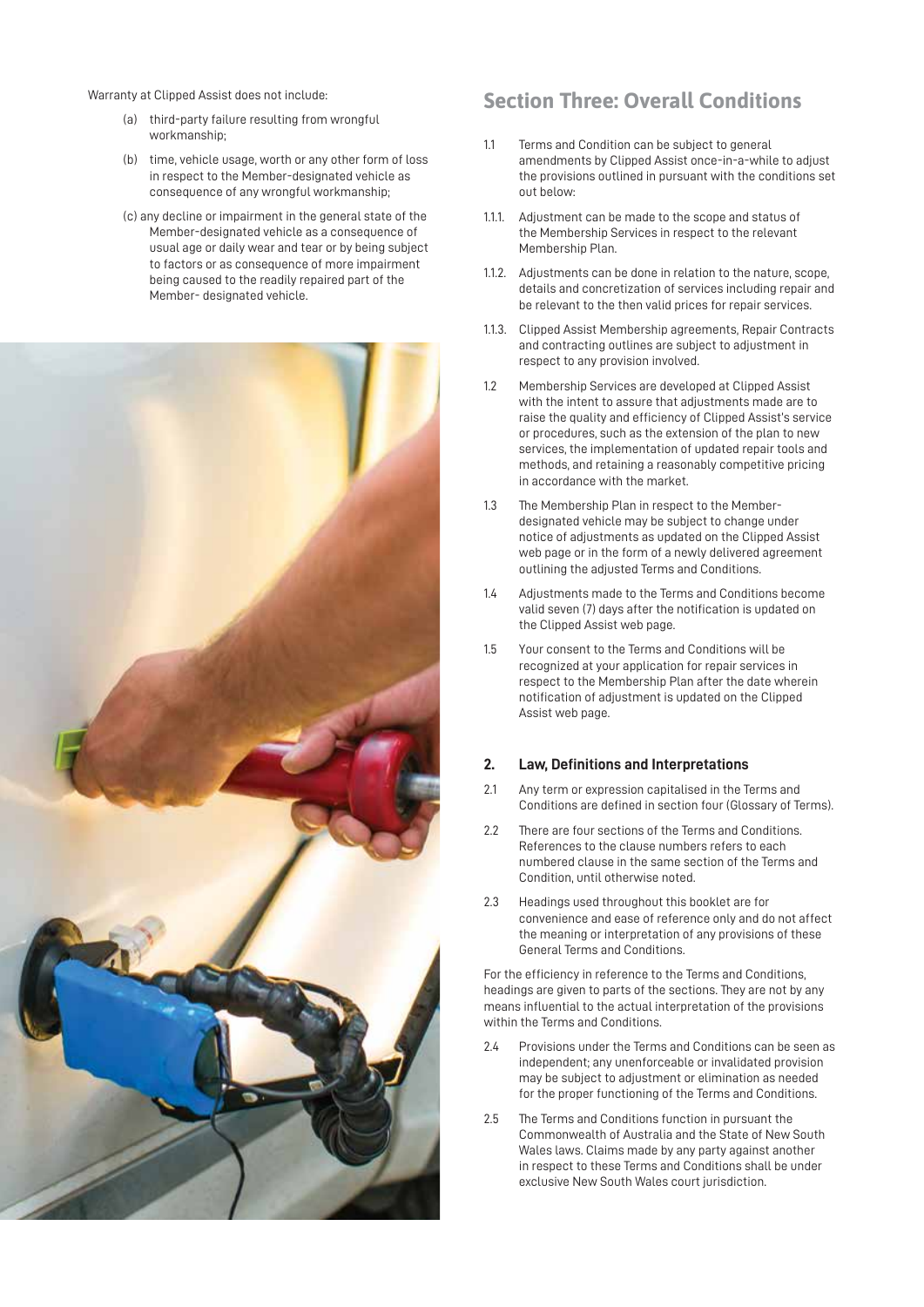### **Section Four: Glossary of Terms**

**Administrative Fees** – Unless otherwise indicated by Clipped Assist for revision, means \$25 of fee that will be charge to your account under the request of Membership cancellation in respect to Section One clause 11.3.

**Annual Fee** – means the fee charged for an Annual Membership.

**Annual Membership** – means that the Membership Plan lasts for a period of twelve (12) months.

**Appropriate Work Space** – means private property encompassed space (such as a privately owned driveway or car park) within the Service Area that you are explicitly permitted to use for a Clipped Assist technician to perform a repair on the Memberdesignated vehicle. The workspace must provide a minimum of two (2) metres clearance around the Vehicle and access to electricity within twenty-five (25) metres from the Vehicle. Public roadways and underground car parks do not constitute a suitable mechanic space.

**Approved Dealer** – means a registered motor car dealer authorized by Clipped Assist and given the authority to enter your personal information and the Vehicle information into the Clipped Assist Sales System.

**Approved Personnel** – means a recognized person permitted by the Approved Dealer to act in their representation with Clipped Assist's pre-made authorization.

**Authorized Inspector** – means a motor car workman or repairer designated by Clipped Assist to examine your vehicle against the requirements for entrance into a selected Membership Plan.

**Clipped Assist Sales System** – means the pathway online for record and registration of your information as a commencing Member and the information on your vehicle being the Memberdesignated vehicle under a selected Membership Plan.

**Clipped Assist** – the Membership Plan that is illustrated in this agreement stated below Section One (Clipped Assist Membership Agreement) as your Membership Plan is subject to state in your Membership Plan Schedule, Section Three (Overall Conditions), and Section Four (Glossary of Terms).

**End Date** – mean the date to which the Membership is terminated.

**First Stage Qualifying** – means the examination of the designated vehicle by an Authorized Clipped Assist Inspector wherein the examination of the vehicle is a requirement of entrance into a particular Membership Plan.

**Gold Membership** – means month-to-month Membership.

**GST** – means taxation on goods and services, sales taxes or additional value tax directed to the sale or good and service supply and rights including but not limited to tax under the New Tax System (Goods and Services Tax) Act 1999 (C'th) and the relevant imposed Acts under the Commonwealth.

**Member** – means the person who has entered into the Membership Agreement and is currently enrolled in the Membership Plan.

**Member-designated vehicle** – indicates the vehicle designated by the Member for a Membership Plan, as outlined upon the Membership Plan Schedule.

**Membership** – means the contractual entitlements and responsibilities between Clipped Assist and you outlined in this agreement par Section One: Clipped Assist Membership Agreement, wherein the Membership Agreement is in reference to that agreement.

**Membership Fee** – means Membership related payments made from you to your Member-designated vehicle during the then current period, as of the initial registration for the Membership Plan and upon renewal of selected Membership Plans for additional periods.

**Membership Plan** – means the range of repair services including any features or benefits designated as being available for your Nominated Vehicle under any particular Membership program subject to any rules conditions or constraints related to that Membership program.

Membership programs may comprise the Clipped Assist Gold, Clipped Assist Platinum or any other program developed by Clipped Assist and as varied from time to time. This means the scope of services in repair inclusive of elements or advantages entitled to the Member-designated vehicle as part of selected Membership Plans limited by terms and conditions and any other restraints in conjunction to the Membership Plan. Membership Plans shall constitute the Clipped Assist Gold Plan, Clipped Assist Platinum Plan or further plans created by Clipped Assist as adjusted once-in-a-while.

**Membership Plan Schedule** – means Membership Plan schedules outlining specifications of the Membership Services.

**Membership Service** – means the services set out in Section One (Clipped Assist Membership Agreement).

**Minor Cosmetic Repair** – means the repairs available under a particular Membership Program which may include the following or additional or alternative repairs as specified by Clipped Assist from time to time where each service described below relates to an individual repair:

Side Panels:

- (a) scratches (up to 6cm in length and 3mm in depth); and
- (b) dents (up to 6cm in diameter and 5mm in depth)

where the paint has not been chipped or broken and will be removed by PDR (paintless dent removal) technique. Must not be on a swage line or on a metal fold.

Flat/Horizontal Surfaces (bonnet, roof and boot lid/ tailgate):

- (a) chips (up to 3mm in diameter and 1mm in depth rust prevention only). 35 chips per Repair Request; and
- (b) superficial scratches on up to 4 panels (clear coat must not be compromised) only a buff and polish option is offered, and we cannot guarantee the full removal of the scratches.

Bumpers: Scuffs (up to 50cm in diameter and 5mm in depth) excludes metal and textured finishes; and in the case of multiple chips, scratches, dents or scuffs caused by the same incident, the total diameter of the combined damaged area must be no more than 50cm; however the individual limits above will still apply.

Windscreen Chips: Repair up to two (2) stone chips on the front windscreen. The maximum size of each stone chip is 1cm in circumference, 3mm in diameter. > Machined Alloys: Repair alloy wheel scratch or scrape by CNC machining, colour match, respraying.

Painted Alloys: Repair alloy wheel scratch or scrape by repairing damaged area, colour match, respraying and blending.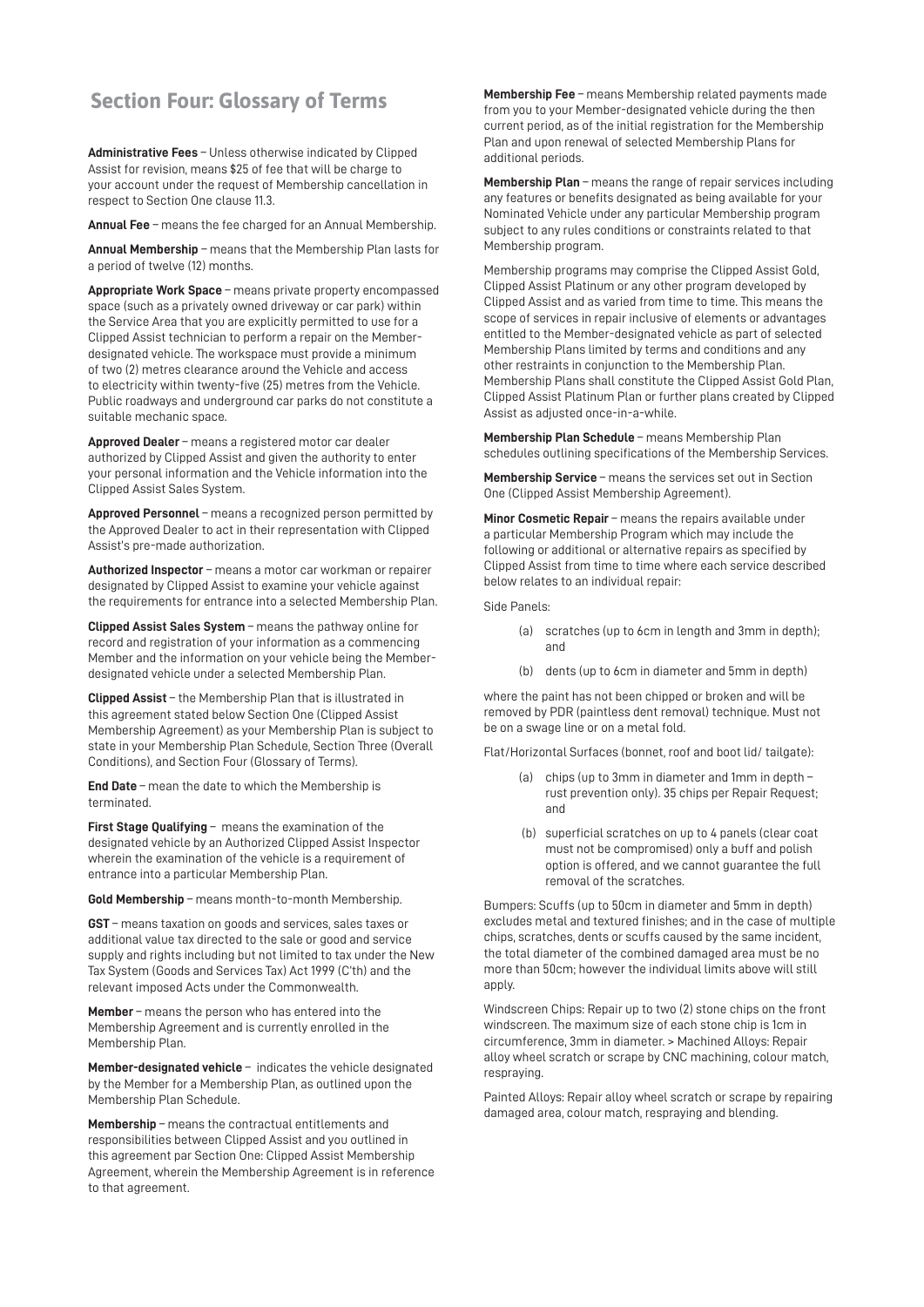Interior Leather and Vinyl Repairs: Cosmetic repair of a scratch or a tear in leather and vinyl seats up to 8cm in length and 5 mm in width. > Period of Membership means the period commencing after the Start Date until the earliest of the following:

- (a) the end of the Period of Membership shown on Your Membership Agreement;
- (b) the date on which Your vehicle is written off;
- (c) the date this Membership is cancelled in accordance with these terms and conditions; or
- (d) the date Your vehicle is sold, transferred to another party, or repossessed.

\* Clipped Assist issues Repair Quotes for Slight Cosmetic Repair in correspondence to the then relevant rates and details in the latest updated version on the Member's site on the Clipped Assist's web page as of the date of application.

Slight Cosmetic Repair does not include:

- Damages beyond the parameters stated in the Repair Details below Section Four (Glossary of Terms) in the Slight Cosmetic Repairs table;
- (2) Damaged decal, paintwork, body wrap and customized sticker replacement;
- (3) Non colour coded vehicle trims and mouldings. These include chrome and metal effect and textured plastic; Vehicle mouldings and trims without colour code, inclusive of metal, textured plastic or chrome effects;
- (4) Replacing parts or trimming;
- (5) Handling damage from hail or rust;
- (6) Damage in the structure, inclusive of but not limited to body work, mirror casings, wheels and trim;
- (7) Any workshop required work that rely on the workshop environment;
- (8) Non-original equipment manufacturer parts of the Member-designated vehicle;
- (9) Damaged illusion colour or matte paintwork upon the Member-designated vehicle.

**Month** – means a calendar month.

**Monthly Fee** – means the charge to Monthly Membership.

**Monthly Membership** – means a Membership Plan marked by an one-month period which directs to automatic renewal for a continuous month under the limitations of the Terms and Conditions.

**Period** – means the length of time commencing on the Commencement Date and ending on the Termination Date set out in the Membership Plan Schedule. "Period" also refers to every continuous length of time your Member designated vehicle's Membership of a Membership Plan is renewed.

**Platinum Membership** – means a Membership period of 5+ consecutive years.

**Privacy Policy and Agreements** – means the latest updated version of the privacy policy and agreement posted on Clipped Assist's web page.

**Repair Contract** – means individual contracts created for selected Repair Services as outlined under Section Two (Services for Repair) which consists of the terms in Section Two (Services for Repair) and the respective Repair Quote.

**Repair Quote** – means a quotation indicative of repairs issued following guidance as outlined par Section Two (Services for Repair).

**Repair Fee** – means the price charged to you as indicated by the Repair Contract for work in repair or quoted and completed service at your application to any vehicle.

**Repair Request** – means a request made by a Member in accordance with the "How to make a Repair Request" procedure contained in these Terms and Conditions.

**Repair Service** – means a small-to-medium area repair technique for restoring Minor Cosmetic Damage on Your vehicle. A typical Repair Service involves cleaning, preparing and priming the damaged area, followed by spraying and finishing with lacquer.

**Repair Technician** – means a trained repairer or associated facility authorised by the Repairs Department; > Start Date means the date Your Membership commences.

**Service Area** – means the geographic area in which repair services to the Member designated vehicle under which your particular Membership Plan may be completed. Unless separately approved by Clipped Assist the Service Area is limited to your postcode address within the Greater Metropolitan area of Melbourne, Sydney, Brisbane, Perth, Adelaide, Canberra, Geelong, Newcastle, Campbelltown, Wollongong, Sunshine Coast, Gold Coast and Central Coast or such other area as updated to the latest version on the Clipped Assist web page.

**Standard Vehicle** – means a light motor vehicle with a gross net vehicle mass less than 3,500 kg that is used solely for social, domestic, personal, and business purposes (e.g. for driving from your household to your local business location). Explicitly excluding:

- (a) vehicles subject to taxis, rideshare, car rental and hire, tour services, courier work or to transport tools of a trade service; and
- (b) "Super Vehicle" including Bentley, Bugatti, Porsche (other than Porsche SUVs), Lamborghini, Ferrari, Maserati, Rolls Royce, McLaren, Aston Martin, and any other vehicle categorized as such by Clipped Assist in its complete discretion, irrespective of the use of the vehicle.
- (c) Vehicles older than ten (10) years old.

**Start Date** – means the day in which the period of a Membership Plan begins.

**Terms and Conditions** – means this agreement constituting Section One (Clipped Assist Membership agreement), Section Two (Services for Repair), Section Three (Overall Conditions) and Section Four (Glossary of Terms), inclusive of amendments, adjustments, addendums and alterations to this agreement or any of the sections to it that Clipped Assist should upload to the web page once in a while or in any case notify you.

**You/Your** means the individual or company specified on Your Membership Agreement; and Your vehicle means the vehicle shown on Your Membership Agreement.